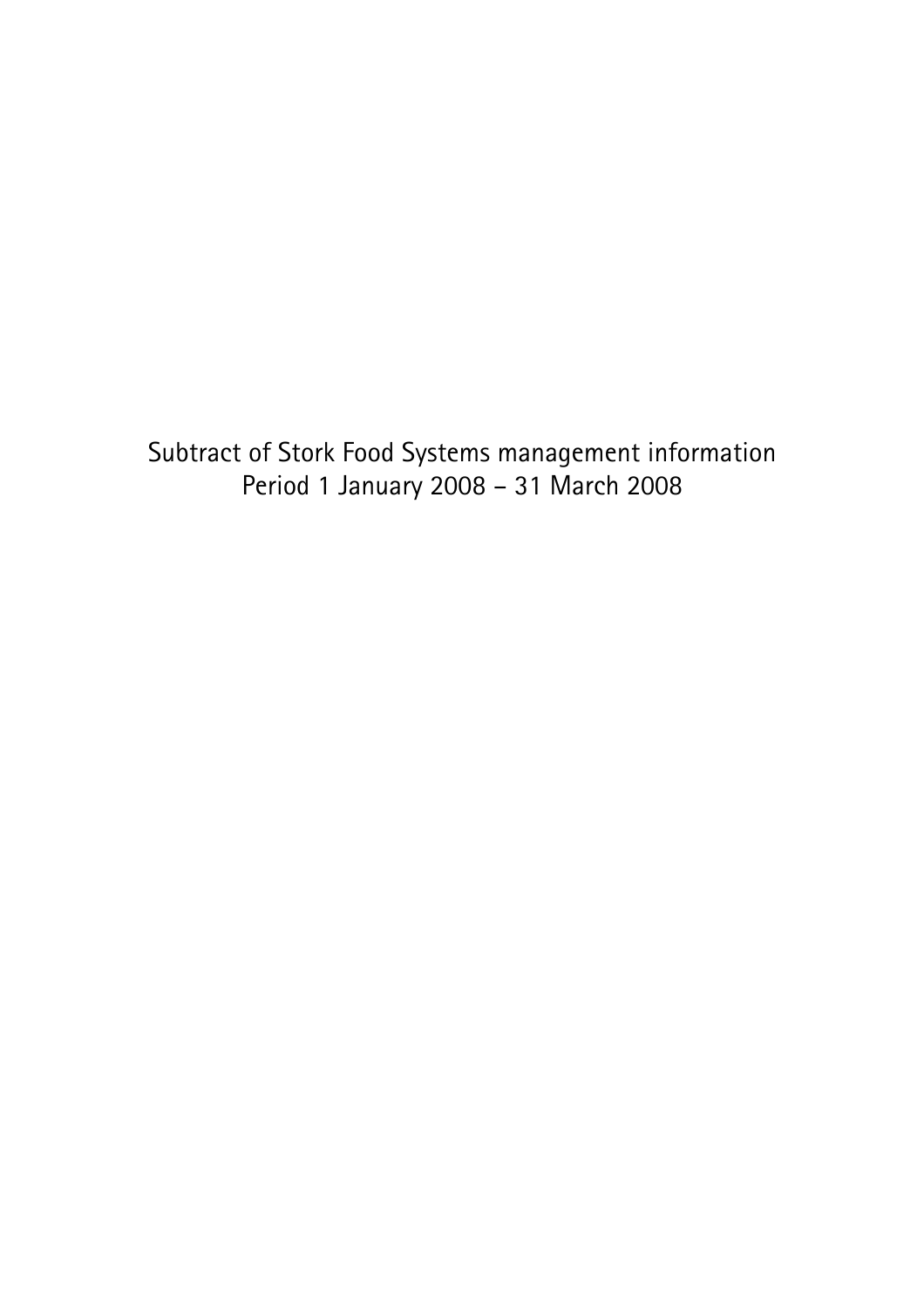## **Subtract of Stork BV. management information P/L account for Stork Food Systems 1 January - 31 March 2008**

|                               | <b>Stork Food</b><br><b>Poultry &amp; Townsend</b> | Food & dairy | <b>Stork Food</b><br>Systems Q1 08 |
|-------------------------------|----------------------------------------------------|--------------|------------------------------------|
|                               | 81,120                                             | 13,713       | 94.833                             |
|                               | -46.969                                            | $-9.879$     | $-56,848$                          |
| Gross profit                  | 34.151                                             | 3.834        | 37.985                             |
|                               | $-8,556$                                           | $-1.881$     | $-10.437$                          |
|                               | -4,765                                             | -645         | $-5,410$                           |
|                               | $-10.799$                                          | $-1,099$     | $-11,898$                          |
| <b>Profit from operations</b> | 10.031                                             | 209          | 10,240                             |
| <b>EBITDA</b>                 |                                                    |              | 12.912                             |